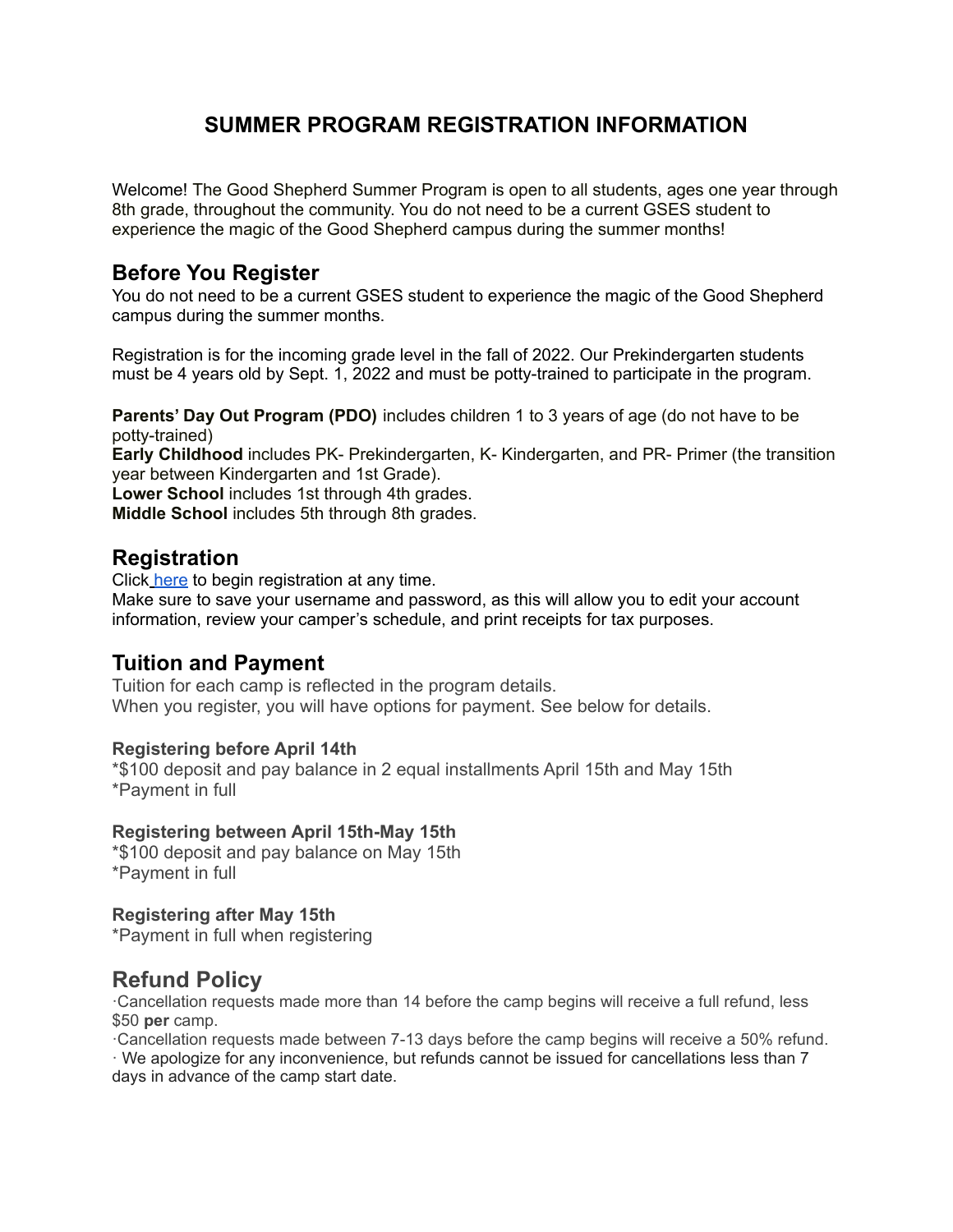**Camps are subject to cancellation based on enrollment and environmental impact from COVID-19. Camp administration will contact you in advance and will issue a full refund.**

### **Program Offerings**

Good Shepherd Summer Program offers a variety of camp options to fit the needs of each family.

**All-Day camps run from 9:00 A.M. - 4:00 P.M.** (with the exception of All-Sports Camp which ends at 3:00 PM).

**Morning Sessions run from 9:00 A.M. - 12:00 P.M.**

**Afternoon Sessions run from 1:00 P.M. - 4:00 P.M.**

**Lunch: Campers who stay for the entire day will have lunch and recess, free of charge, from 12:00 P.M. - 1:00 P.M. and will be safely escorted to their afternoon camps.**

*\*AM and PM Day Camps (half day camps) can be added on to either an AM or PM specialty camp*

# **Early Bird Care & Extended Day Care**

Early Bird Care and Extended Day Care are available each week to help with child-care needs before and after specialty classes or day camps. Extended Day Care will consist of structured free play, movies, and craft activities. You may register for these options in the camp registration portal.

**Early Bird Care - 7:30 A.M. - 9:00 A.M. Extended Care - 4:00 P.M. - 6:00 P.M. (3:00 P.M. for All-Sports camp)**

# **Lunch at Good Shepherd**

Campers who are registered for an All-Day or an AM and PM camp will stay and have lunch on the Good Shepherd campus from 12:00-1:00 PM, free of charge. **Campers must provide their own lunch each day. LUNCH WILL NOT BE AVAILABLE ON THE GSES CAMPUS.** Please note that soda, energy drinks, and peanut and tree-nut products are not permitted. Since we may have students with severe nut allergies**, we maintain a strict peanut/tree-nut-sensitive environment.**

#### **Snacks**

Morning and afternoon pre-packaged snacks are provided and do not include peanut or tree-nut products. You may also pack a peanut/tree-nut-free snack for your camper.

# **Staff at Good Shepherd**

A dynamic and caring staff is at the heart of our Summer Program. Our carefully selected, experienced, and well-trained staff members have diverse backgrounds working with children. They bring their talents and enthusiasm to connect with each child's unique personality and interests. We are excited to share our gifts and look forward to spending the summer with your children!

# **Health & Safety**

Our number one commitment is to our campers' safety while they are participating in our Summer Program. To ensure the safety of each child, camp staff members are assigned to small groups. Outdoor activities will be limited to no more than 15 minutes when the heat index